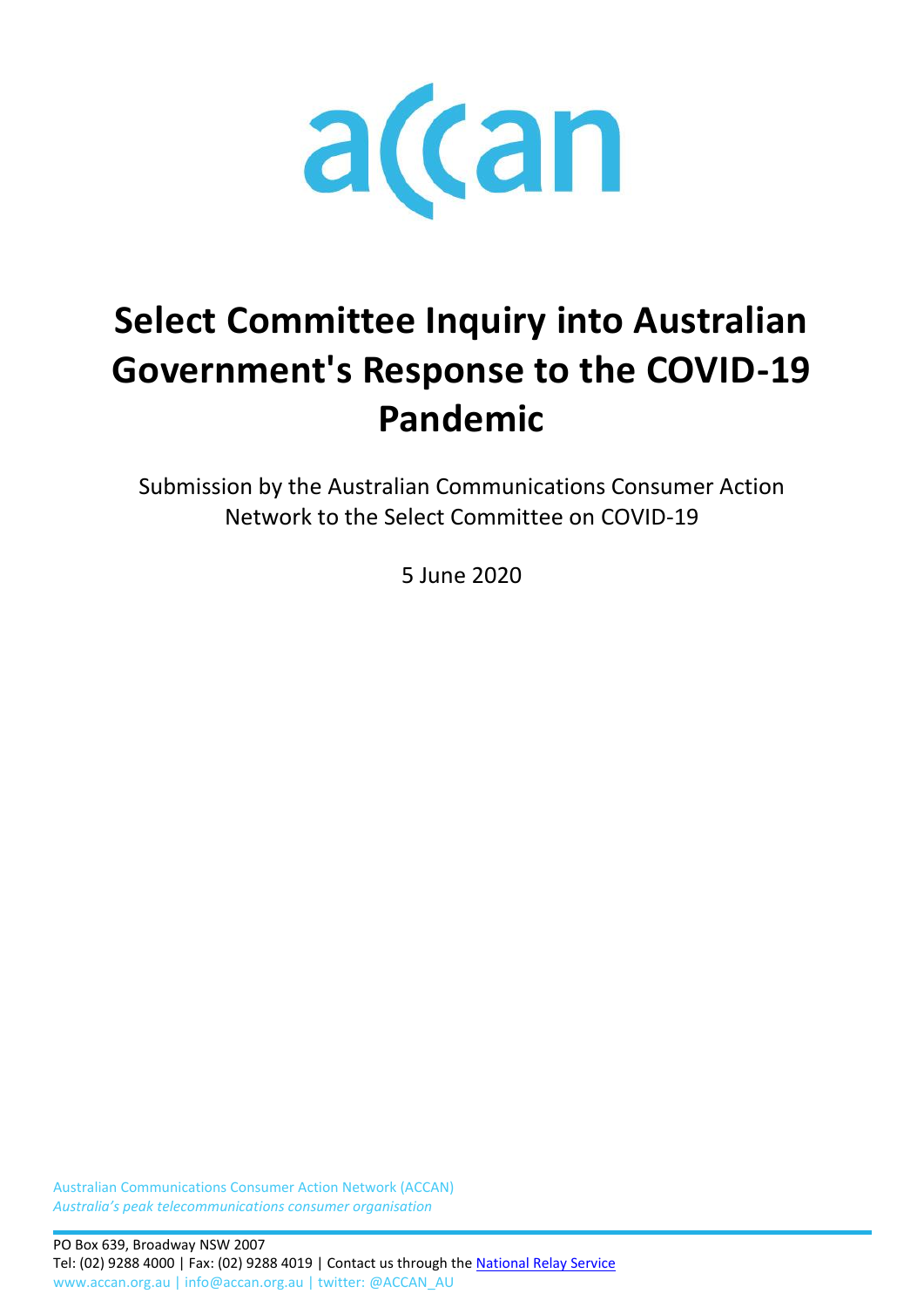#### **About ACCAN**

The Australian Communications Consumer Action Network (ACCAN) is the peak body that represents all consumers on communications issues including telecommunications, broadband and emerging new services. ACCAN provides a strong unified voice to industry and government as consumers work towards communications services that are trusted, inclusive and available for all.

Consumers need ACCAN to promote better consumer protection outcomes ensuring speedy responses to complaints and issues. ACCAN aims to empower consumers so that they are well informed and can make good choices about products and services. As a peak body, ACCAN will represent the views of its broad and diverse membership base to policy makers, government and industry to get better outcomes for all communications consumers.

#### **Contact**

Teresa Corbin, CEO, ACCAN

PO Box 639, Broadway NSW, 2007 Email: [info@accan.org.au](mailto:info@accan.org.au) Phone: (02) 9288 4000 Fax: (02) 9288 4019 Contact us through th[e National Relay Service](http://relayservice.gov.au/)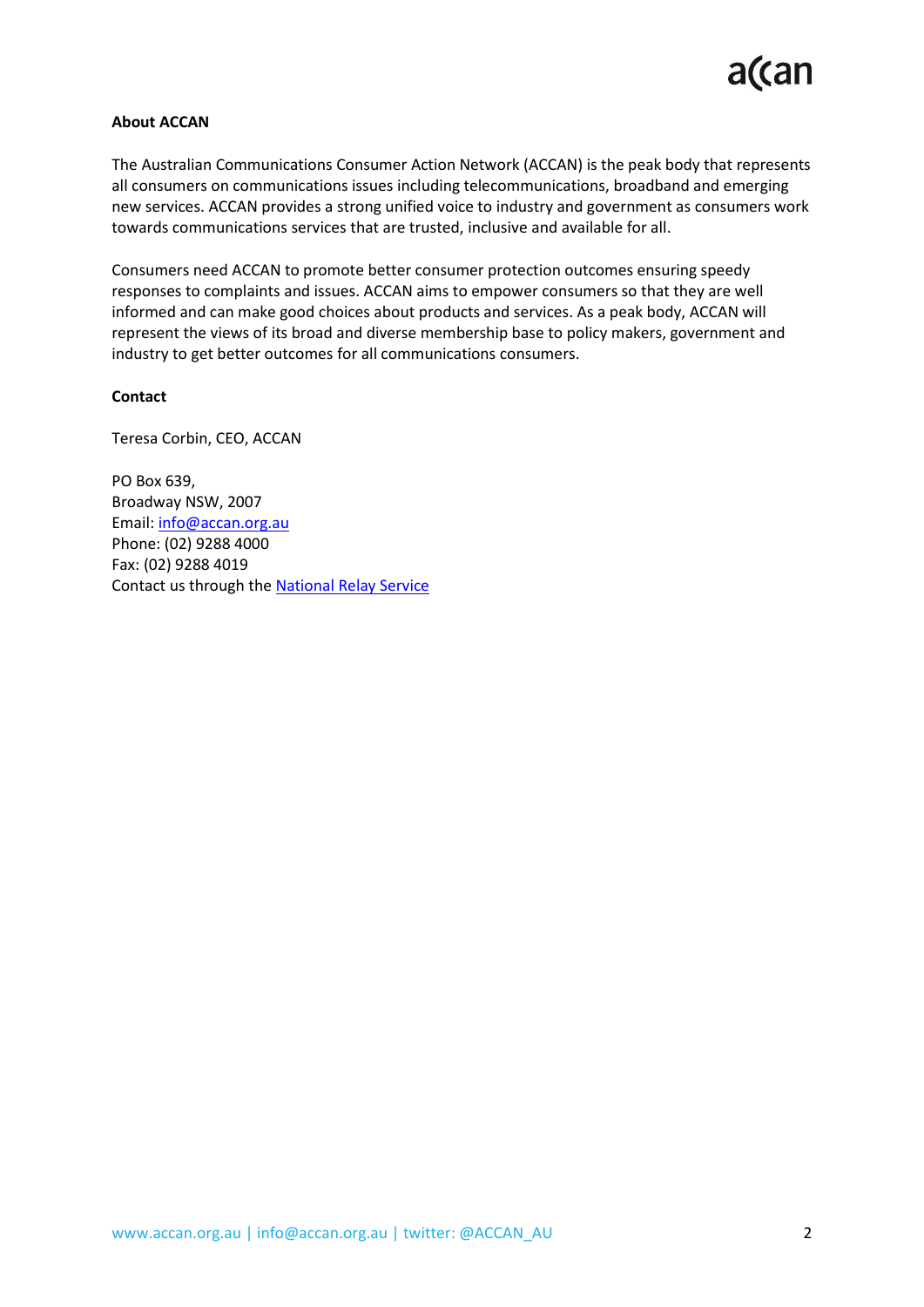# a(can

## Contents

|    |     | 1.1 |                                                                            |  |
|----|-----|-----|----------------------------------------------------------------------------|--|
| 2. |     |     |                                                                            |  |
| 3. |     |     |                                                                            |  |
| 4. |     |     |                                                                            |  |
| 5. |     |     |                                                                            |  |
| 6. |     |     |                                                                            |  |
| 7. |     |     | Joint statement of principles to keep people connected during COVID-19  11 |  |
| 8. |     |     |                                                                            |  |
|    | 8.1 |     |                                                                            |  |
|    | 8.2 |     |                                                                            |  |
|    | 8.3 |     |                                                                            |  |
|    | 8.4 |     |                                                                            |  |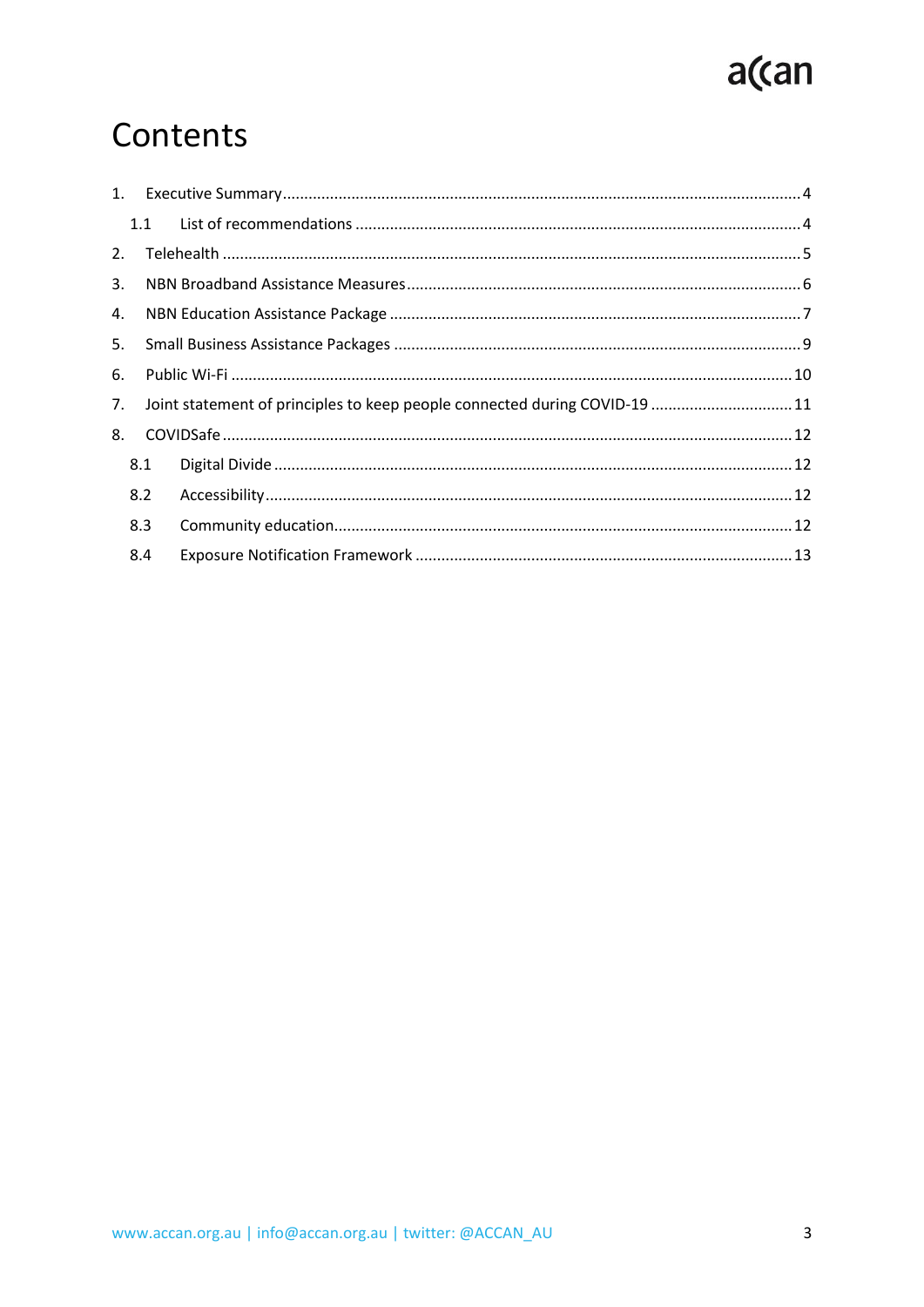## <span id="page-3-0"></span>1. Executive Summary

Federal, State and Territory governments must be congratulated for the significant measures taken to contain the spread of COVID-19 in Australia. In particular, we welcome the steps taken by the Federal Government to help Australians respond to the COVID-19 pandemic.

We also applaud the response of NBN Co in releasing a range of assistance packages, and the telecommunications industry providers who quickly developed a range of measures designed to assist recipients to meet their ongoing financial commitments. These measures have included:

- NBN Education Assistance Packages NBN has provided funding for telcos to offer cheaper NBN plans for low-income families.
- Online Learning and Access to Devices many state governments have introduced device loan programs for students and families to assist them as they study from home under COVID-19 containment measures.
- Telco Assistance Packages Telcos have introduced a range of relief measures, from bonus data to waiving late fees.
- Assistance for small and medium-sized businesses and residential customers facing financial hardship.<sup>1</sup>

However, the lock-down instigated by COVID-19 has highlighted pre-existing issues of telecommunications inequality which continue to disproportionately disadvantage some communities.

### <span id="page-3-1"></span>1.1 List of recommendations

Recommendations for Federal Government:

- Work with State and Territory governments and telcos to ensure all households with school aged children have access to reliable internet and affordable devices.
- Work with State and local governments in coordinating improved accessibility to public Wi-Fi outlets, and provide direct funding where needed.
- Work with State and Territory governments to continue existing contact tracing methods in combination with the app.
- Support NBN Co to continue the financial relief and assistance fund to help internet providers support low income customers and small businesses.
- Support NBN Co to continue to provide an additional 40% capacity on its network free of charge to NBN retailers.
- Support NBN Co to extend free plan upgrades and review bandwidth requirements of GP clinics.
- Work with Health Department to roll out better education resources about the COVIDSafe app in community languages, easy English and AUSLAN.

<sup>1</sup> <https://www.nbnco.com.au/blog/the-nbn-project/coronavirus-covid-19-and-nbn-working-from-home-tips-and-faqs>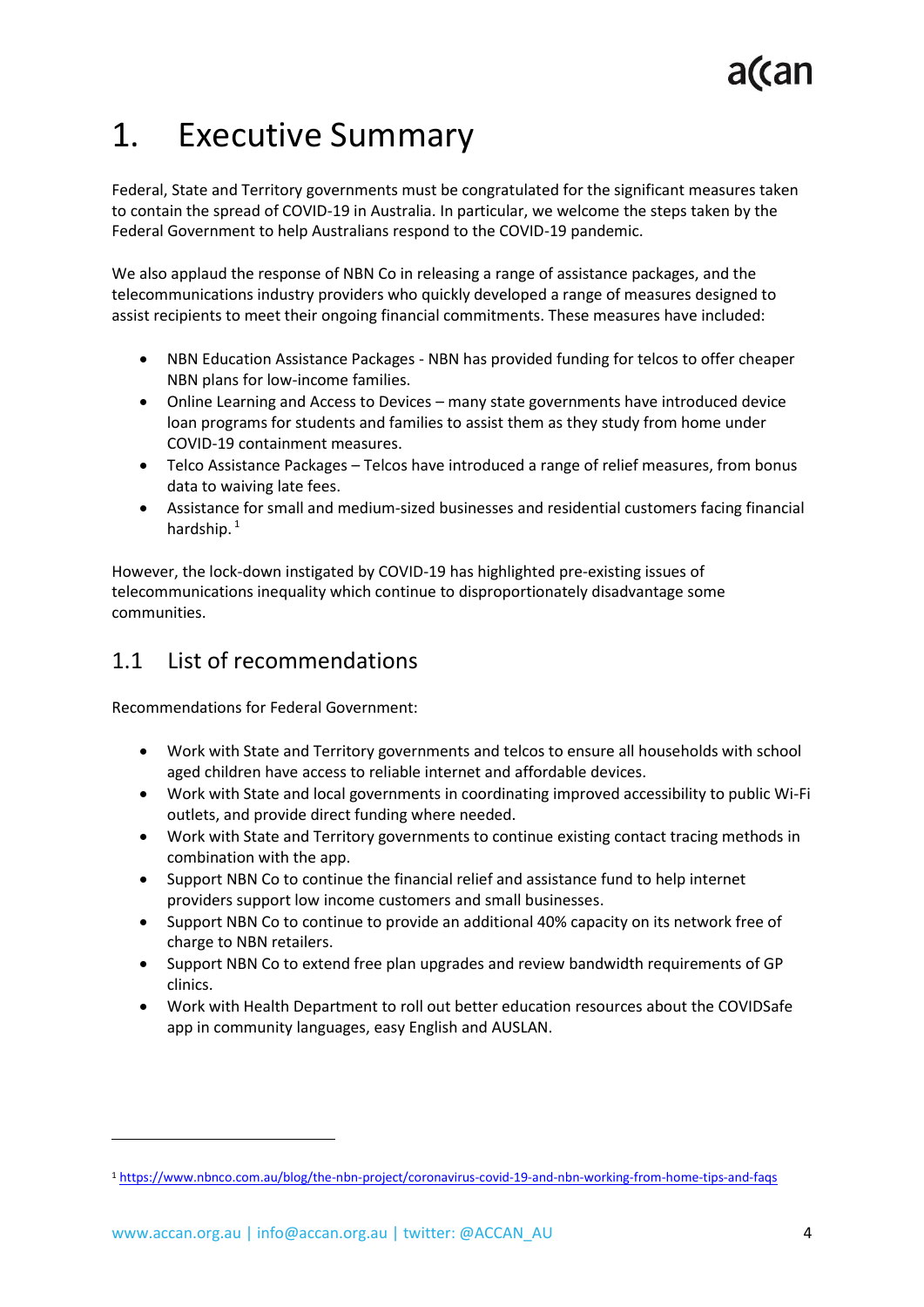## <span id="page-4-0"></span>2. Telehealth

We welcome NBN Co's increased support for telehealth consultations by allowing GP clinics free upgrades to their plans for a period of six months. We are also aware that the Federal Health Minister envisages that telehealth will be part of the post-COVID-19 world and wants doctors to continue treating patients online or by mobile phone as a supplementary alternative to certain faceto-face consultations after the pandemic has abated.<sup>2</sup>

The fact that doctor's consultations via telehealth have become an eligible Medicare item since the lockdown began is an important step in making telehealth affordable for patients. $3$  However, the extension of free broadband plan upgrades beyond the initial six-month period would help GPs to affordably provide telehealth services long-term. We urge the government to encourage and support NBN Co to extend free plan upgrades and to review the bandwidth requirements of GP clinics to enable them to adequately service patients. 4

<sup>2</sup> [https://www.smh.com.au/national/health-minister-wants-telehealth-to-continue-after-covid-19-pandemic-20200506](https://www.smh.com.au/national/health-minister-wants-telehealth-to-continue-after-covid-19-pandemic-20200506-p54qfj.html) [p54qfj.html](https://www.smh.com.au/national/health-minister-wants-telehealth-to-continue-after-covid-19-pandemic-20200506-p54qfj.html)

<sup>3</sup> <https://ama.com.au/article/covid-19-telehealth>

<sup>4</sup> [https://www.smh.com.au/national/health-minister-wants-telehealth-to-continue-after-covid-19-pandemic-20200506](https://www.smh.com.au/national/health-minister-wants-telehealth-to-continue-after-covid-19-pandemic-20200506-p54qfj.html) [p54qfj.html](https://www.smh.com.au/national/health-minister-wants-telehealth-to-continue-after-covid-19-pandemic-20200506-p54qfj.html)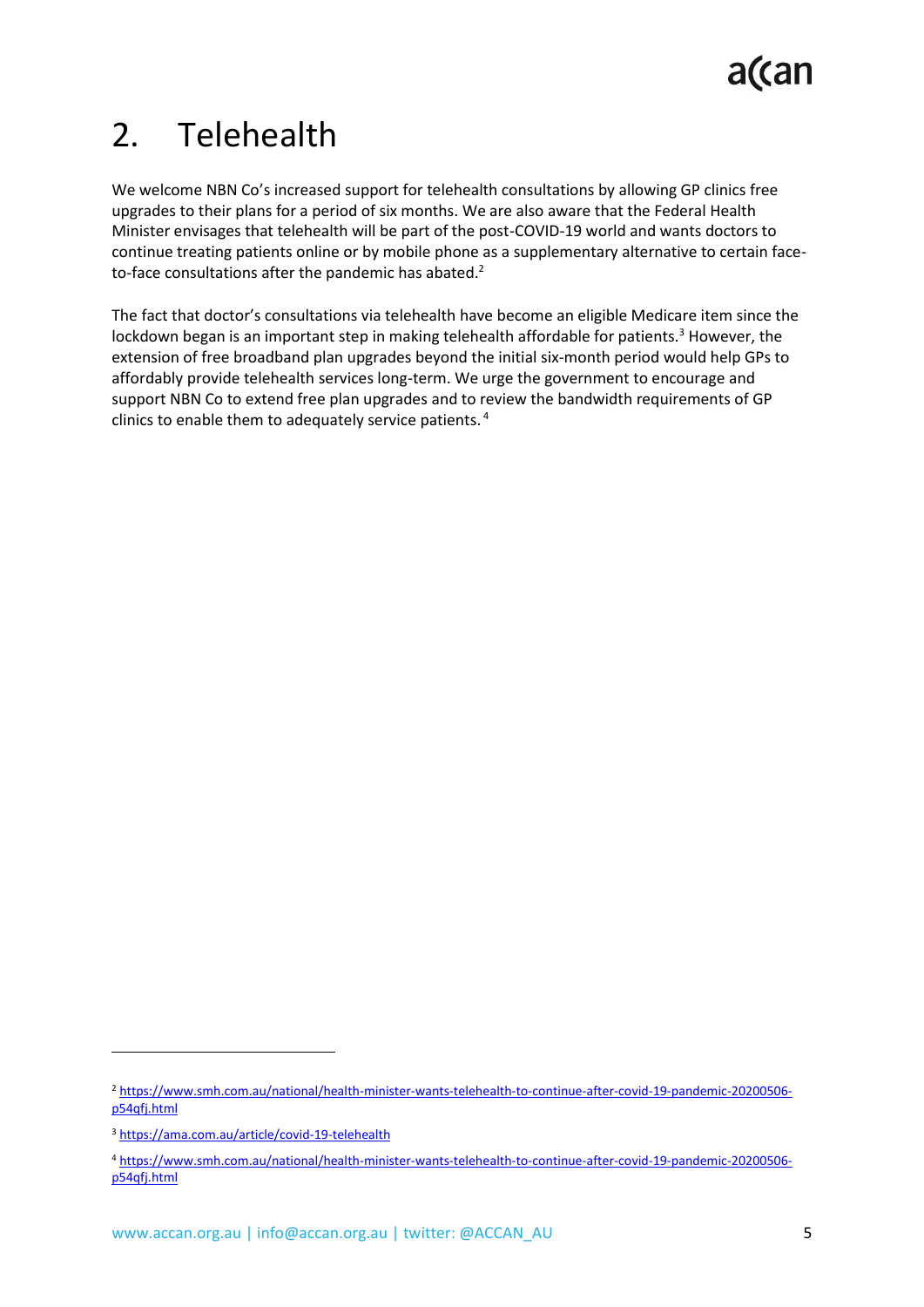### <span id="page-5-0"></span>3. NBN Broadband Assistance Measures

We welcome NBN Co's \$150 million financial relief and assistance fund to help internet providers support low income customers and small businesses affected by COVID-19. However, we harbour concerns about the impact the eventual wind-up of these assistance packages will have on disadvantaged and low socioeconomic communities, particularly as this is likely to coincide with the wind-up of JobKeeper subsidies and decrease in Jobseeker payments. We urge the government to encourage and support NBN to continue with this vitally important assistance package beyond the immediate COVID-19 crisis, as inequality of access to telecommunications services will be an ongoing issue.

We also welcome the recent announcement by NBN Co that it will continue to provide an additional 40% capacity on its network free of charge to NBN retailers until 19 August.<sup>5</sup> This measure has allowed telecommunications retailers to adjust their services to meet the increased demand since the end of March and facilitated a generally positive experience for end users of NBN services. While usage demand has slowed as lockdown measures have eased, we note that it remains considerably higher than in February 2020 prior to the lockdown.<sup>6</sup>

ACCAN envisages this higher usage pattern will continue due to the catalytic effect of the lockdown – for example, ongoing higher rates of remote working, increased reliance on online services, increased use of video conferencing to stay in touch with family and friends. We are concerned about the future impact of the withdrawal of the 40% capacity may result in either higher prices for consumers, or a deterioration in service performance, as retailers impose capacity constraints. Either of these outcomes would be problematic. Higher prices would exacerbate existing affordability barriers, and reductions in service performance would limit consumers' ability to interact online leading to frustration and exclusion. This situation requires careful management to avoid detrimental outcomes.

<sup>5</sup> https://itwire.com/telecoms-and-nbn/nbn-co-extends-internet-data-capacity-offer-to-august.html

<sup>6</sup> https://www.nbnco.com.au/corporate-information/about-nbn-co/updates/dashboard-april-2020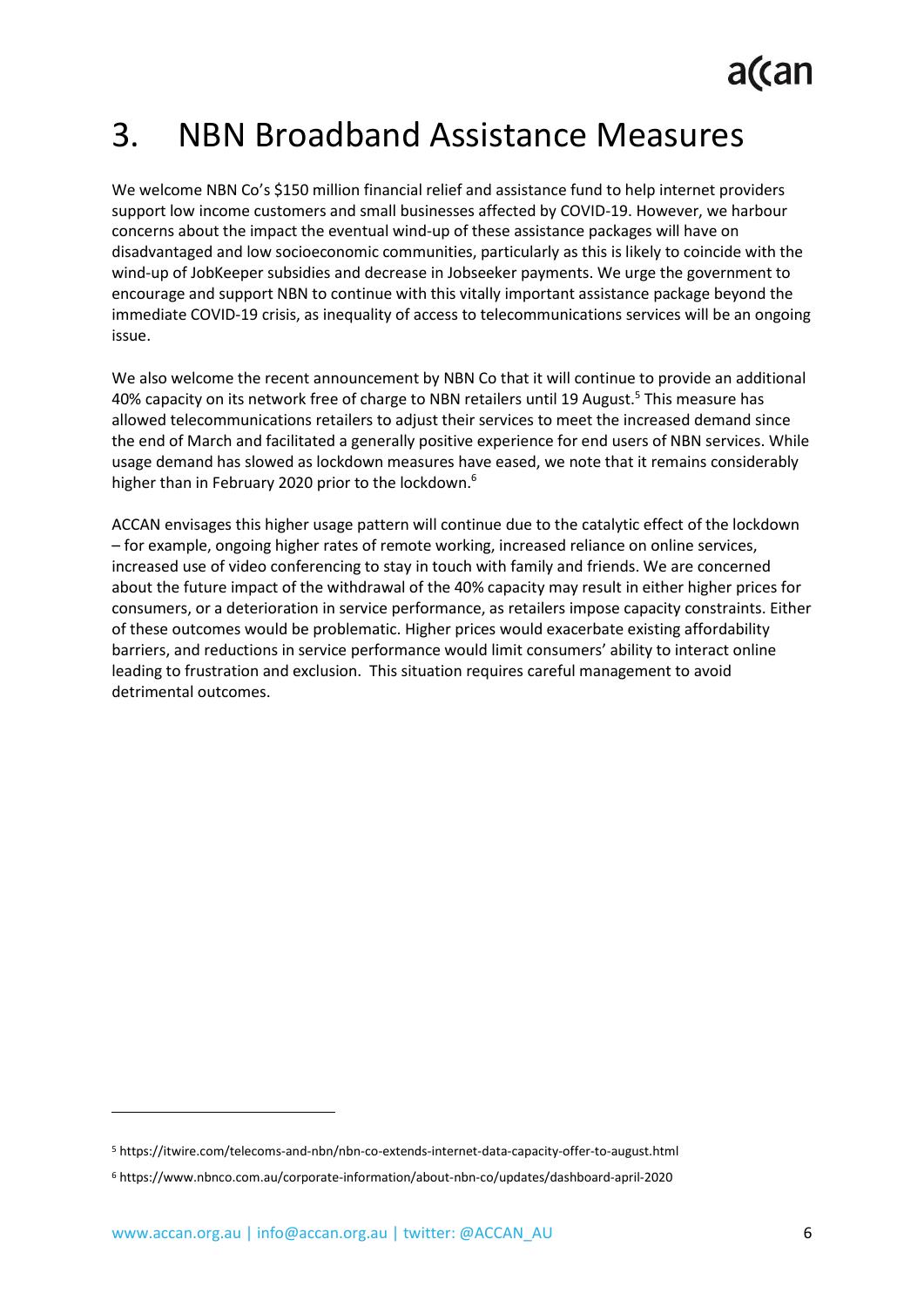## <span id="page-6-0"></span>4. NBN Education Assistance Package

The COVID-19 lockdown has required many school students to learn from home. During this period, access to both reliable broadband and suitable online equipment have emerged as significant education barriers for students and families. In response, NBN Co has provided up to \$50 million to assist phone and internet providers create more affordable offers for eligible low-income family households with school-aged children who do not have an active NBN connection at home. Many state governments have also introduced device loan programs for students and families to assist them as they study from home under COVID-19 containment measures.

The NBN Education Assistance Package has been warmly welcomed, somewhat alleviating fears that COVID-19 could negatively affect the education of as many as 46 per cent of children.<sup>7</sup> We encourage the government to work with NBN Co to continue to provide this support to vulnerable students from disadvantaged and low-income families on an ongoing basis. Well before the COVID-19 pandemic began, 83 per cent of teachers identified students' socio-economic circumstances as having some impact on the access to technology they needed for learning in school.<sup>8</sup> Low-income students will continue to need affordable broadband, even after the pandemic has passed, in order to access modern educational resources.

In addition, availability of equipment continues to be an issue. Reports from regional communities, including Indigenous communities, reveal consistent access to affordable devices is needed in combination with the NBN low income family package. Although most state and territory governments have implemented some form of device loan scheme, with schools temporarily loaning devices to students who need them for the purposes of education, inconsistency in the availability of devices, and challenges accessing information about how to obtain them, has reduced the ability of some students to make use of NBN's Education Assistance Package.

For example, the Principal of Cabbage Tree Island Public School, which is ranked among the top 5 per cent of most disadvantaged schools in NSW, reported that none of her 40 students were able to engage in online learning despite the education assistance package due to lack of equipment. Only one family in the school community owned a laptop, which was not suitable for use by four school aged children, and the nine iPads sent by the Department of Education to the school arrived just days before students were due to return full-time to campus.<sup>9</sup>

In Victoria, charities including State Schools Relief (SSR) and The Smith Family have stepped in to provide internet dongles and devices to help disadvantaged children engage with remote learning during the COVID-19 lock-down. SSR has distributed 800 laptops, 3,000 dongles and 1,000 desks and chairs across Victoria during the pandemic, with the demand coming from every suburb.<sup>10</sup> However, in some jurisdictions such as Western Australia, there appeared to be no device loans program and it was very difficult to find information clarifying availability.

<sup>7</sup> <https://www.abc.net.au/news/2020-05-12/coronavirus-covid19-remote-learning-students-digital-divide/12234454>

<sup>8</sup> [https://www.gie.unsw.edu.au/growing-digital-australia-phase-1-results-how-screen-based-technologies-are-impacting](https://www.gie.unsw.edu.au/growing-digital-australia-phase-1-results-how-screen-based-technologies-are-impacting-school-students)[school-students](https://www.gie.unsw.edu.au/growing-digital-australia-phase-1-results-how-screen-based-technologies-are-impacting-school-students)

<sup>9</sup> <https://www.abc.net.au/news/2020-05-27/cabbage-tree-island-school-overlooked-with-homeschooling-tech/12288446>

<sup>10</sup> <https://www.abc.net.au/news/2020-05-12/coronavirus-covid19-remote-learning-students-digital-divide/12234454>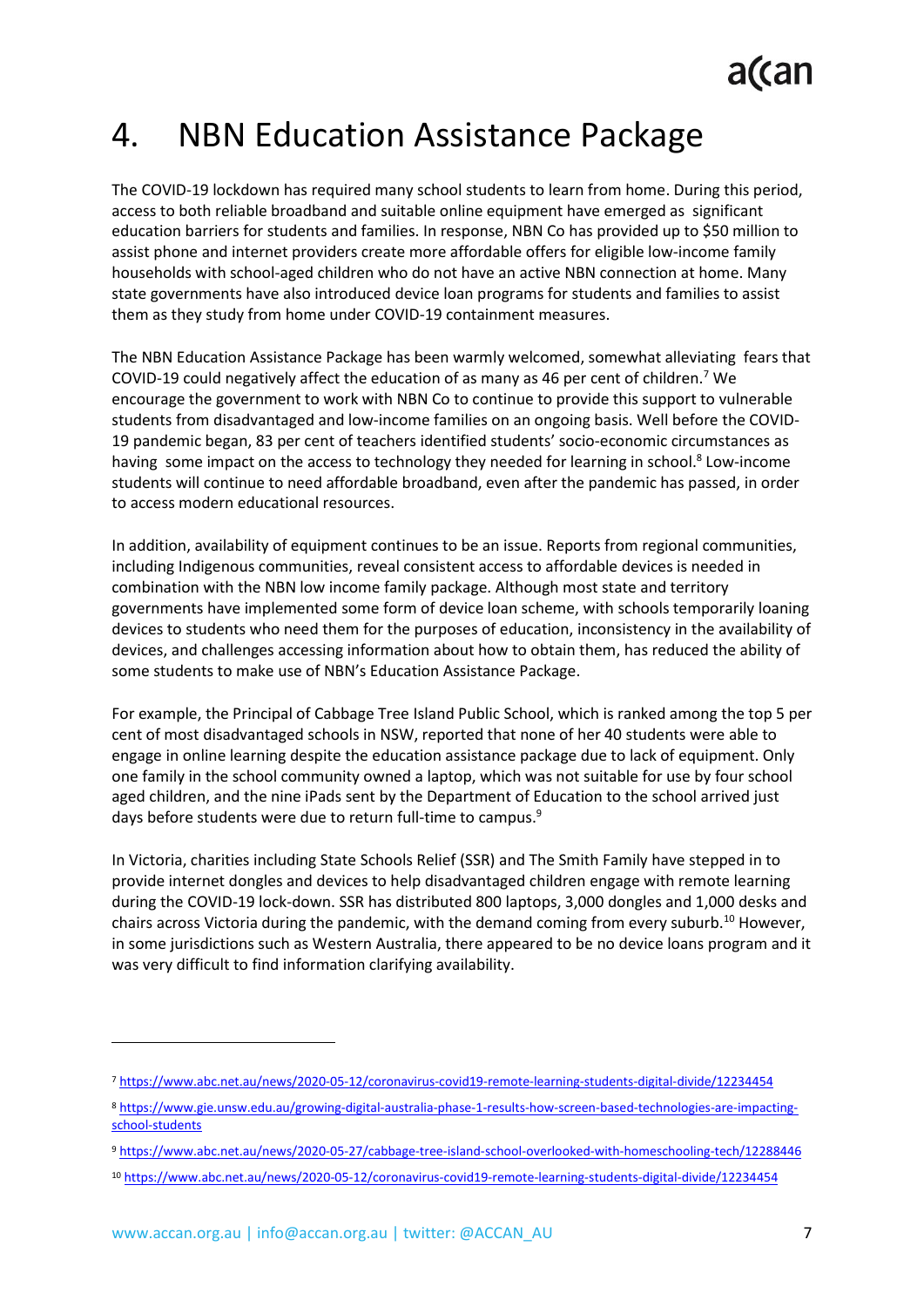## a(can

ACCAN urges the Federal Government to play a leadership role in developing a coordinated program with State and Territory governments, and the telecommunications industry, to ensure all households with school aged children have access to a package of basic functional telecommunications equipment suited to the educational needs of the household. The current patchwork approach across the country, with well-resourced private school students having access to devices and resources that underprivileged state school students lack, exacerbates pre-existing disadvantage.

Although many states have now reintroduced full-time learning in schools, the increased requirements for all students to have access to equipment such as iPads and laptops at home on an ongoing basis in order to complete homework means equitable access to equipment in disadvantaged communities is vital.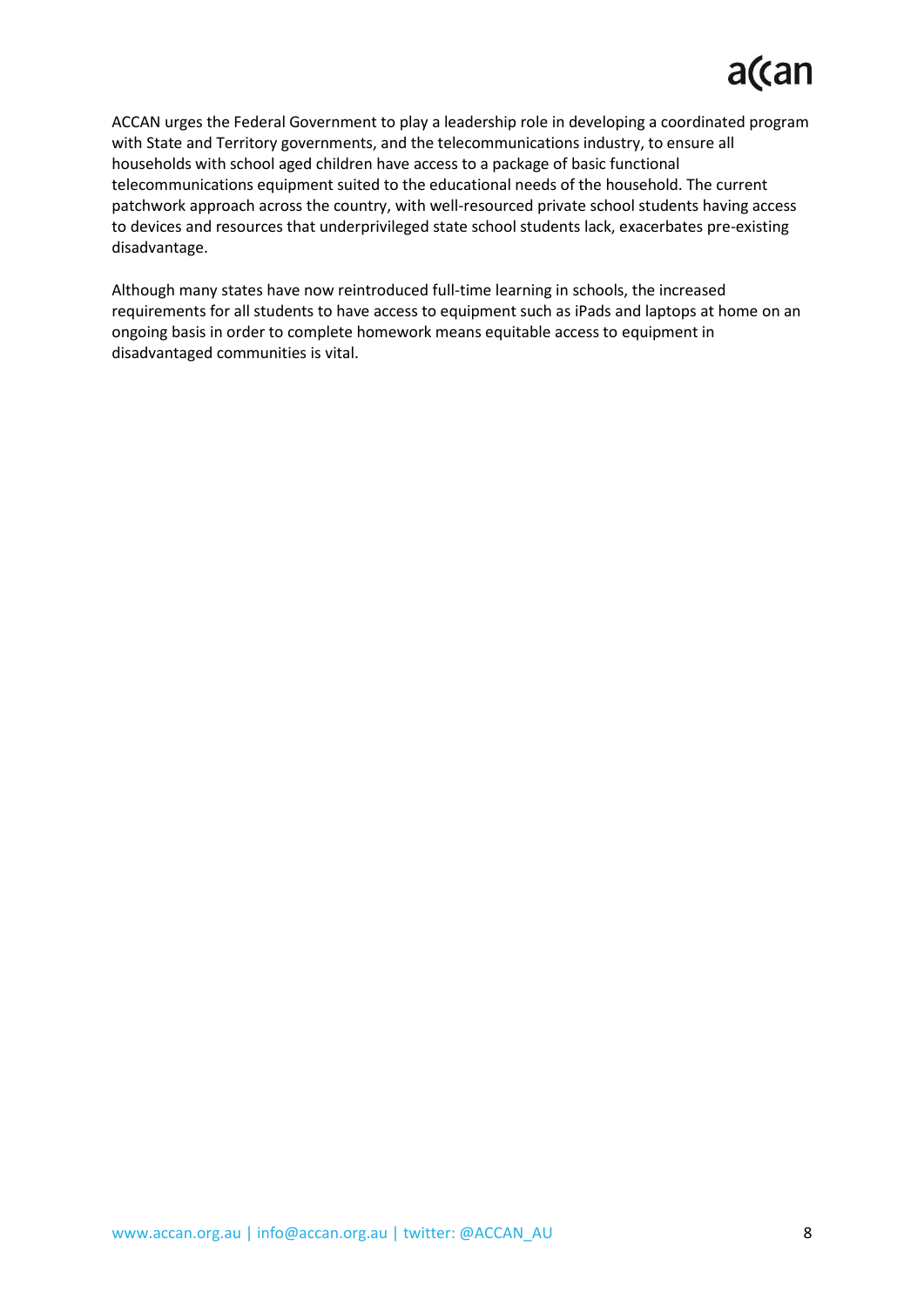## <span id="page-8-0"></span>5. Small Business Assistance Packages

The 40% increase of NBN capacity, and SkyMuster's boosted capacity and enhanced data inclusions offered across the board, have been welcomed by small businesses. However, ACCAN has concerns that the NBN's offer for small and medium businesses - to have charges waived for six months if they order an NBN service for the first time before 30 June - is not being adopted because of the lack of information about the offer by retailers, who is eligible and how to apply.

We are also concerned about the potentially negative impact on small businesses when the 40% additional capacity provided by NBN at no extra charge returns to pre-COVID arrangements. As mentioned above in our comments about residential consumers, this transition will need to be carefully assessed, as many workplaces and businesses will continue to work remotely and transact online even when restrictions are removed. It cannot be assumed that things will return to business as usual. We ask that government work with NBN Co to ensure a smooth changeover, noting that there will still be a need for extra data capacity, but limited capacity in the community to pay for this due to the economic downturn.

More positively, this could be a prime opportunity for small business to capitalise on the productivity benefits of working remotely seen during lockdown. Remote working can be more efficient and benefit both employer and employee, and this post-lockdown period could present a strategic opportunity for continued development of telework by small business to increase sustainability. However, for this strategy to be successful, the telecommunications infrastructure needs to adjust to meet increased demand on an ongoing basis.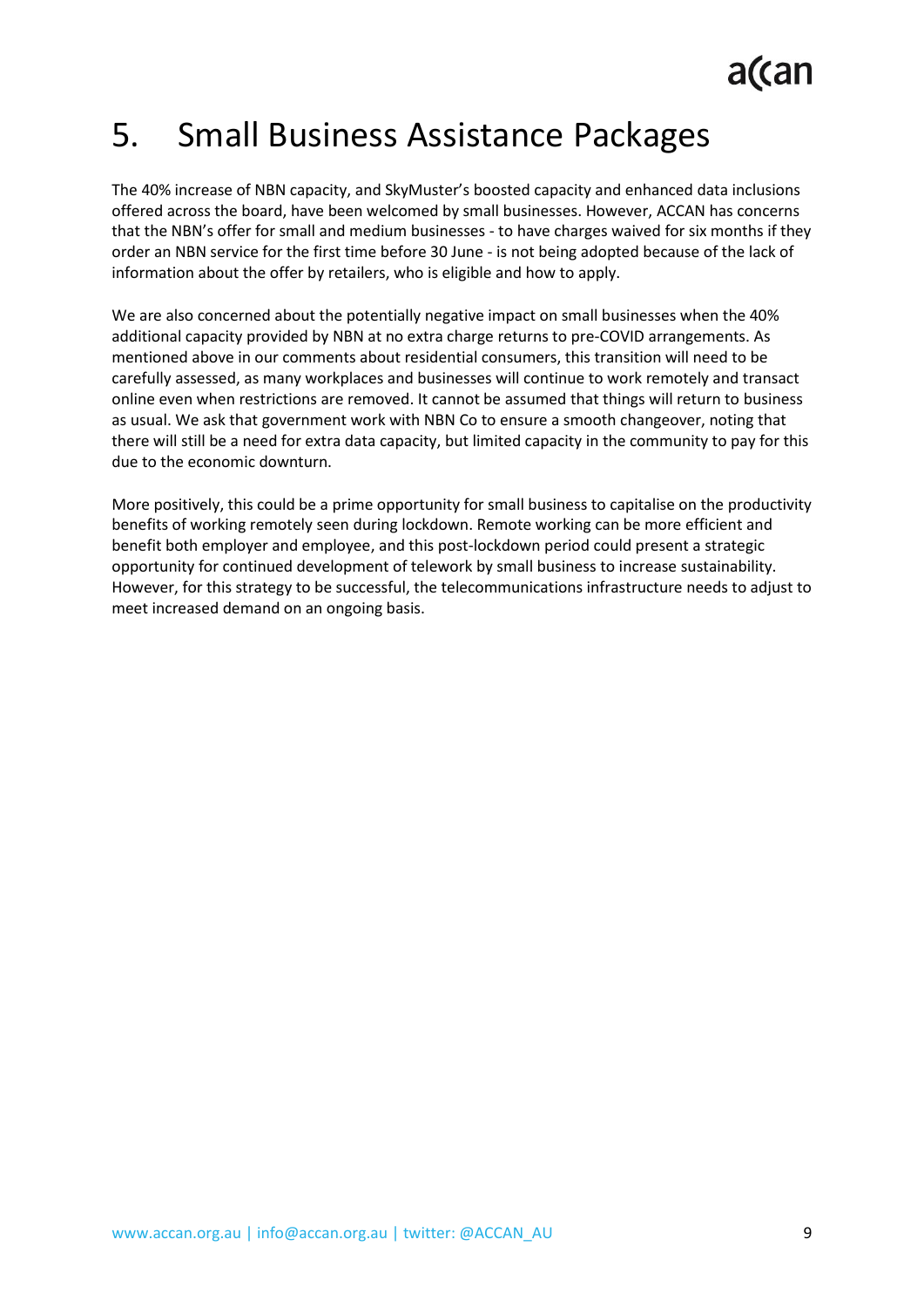## <span id="page-9-0"></span>6. Public Wi-Fi

The connectivity problems for many individuals have been exacerbated during the lockdown by the closure of libraries, cutting off those reliant on library public Wi-Fi and desktop computers. These include students, the homeless, overseas visitors and older consumers. We urge the Federal government to work with State and local governments in coordinating improved accessibility to public Wi-Fi outlets, and provide direct funding where needed. The modern trend towards mass transfer of many essential and non-essential services online means public Wi-Fi access is now essential for those who are unable to access broadband at home, in order to equitably participate in society.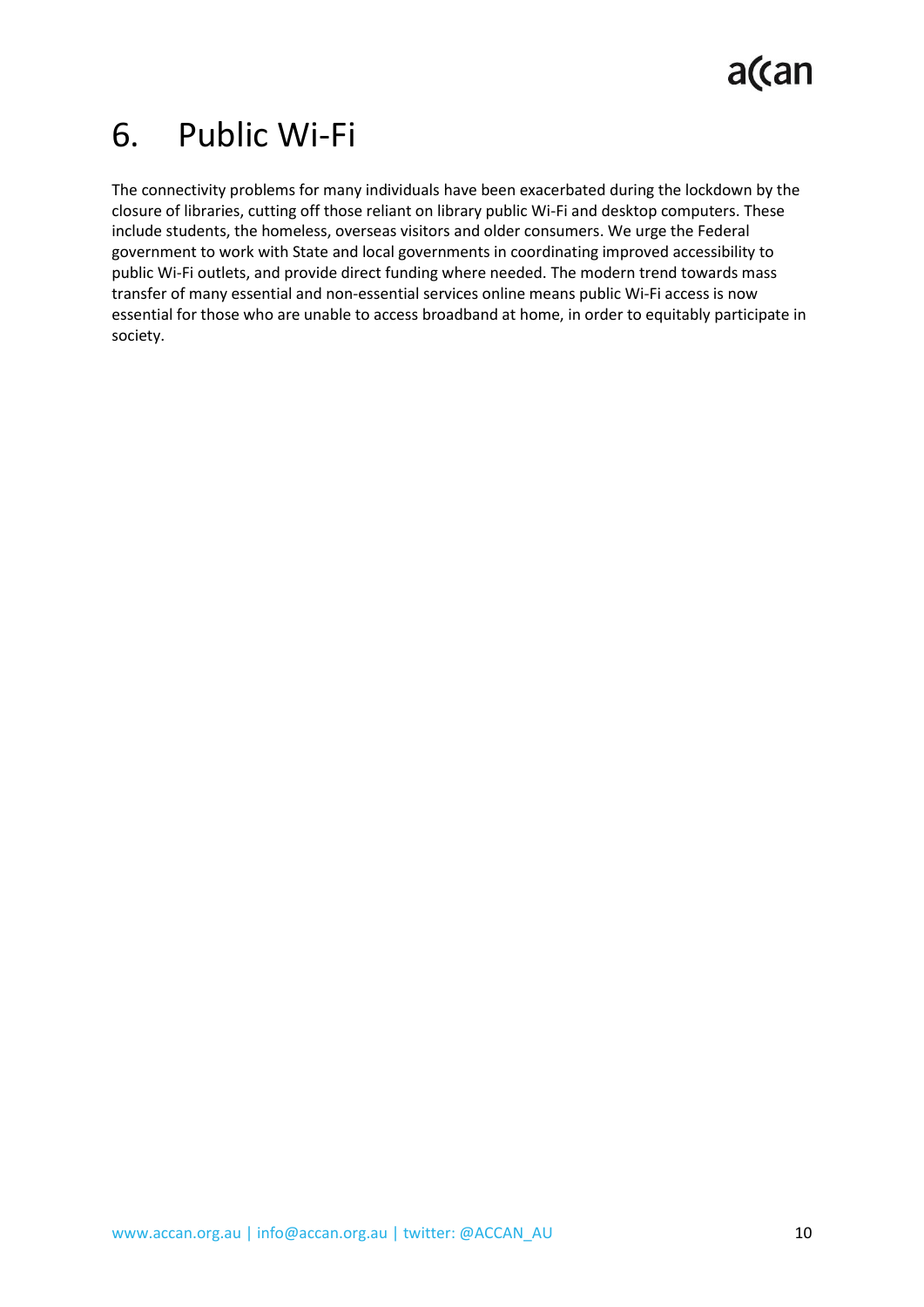a(can

## <span id="page-10-0"></span>7. Joint statement of principles to keep people connected during COVID-19

While the announcement of telecommunications principles by the Minister for Communications and the telecommunications industry was a well-intentioned initiative, the principles mainly reiterated existing measures already contained in the Telecommunications Consumer Protection Code - i.e. providing customers in financial hardship with a payment plan, waiving late fees, waiving charges for collection of debts, modifying existing financial hardship plans and not disconnecting consumers in financial hardship. The principles therefore afforded few additional consumer protections.

In addition, differing interpretations by RSPs of the principles means it has not always been effectively implemented. ACCAN has received many reports of people unable to access financial hardship arrangements because of customer service issues, and then being disconnected.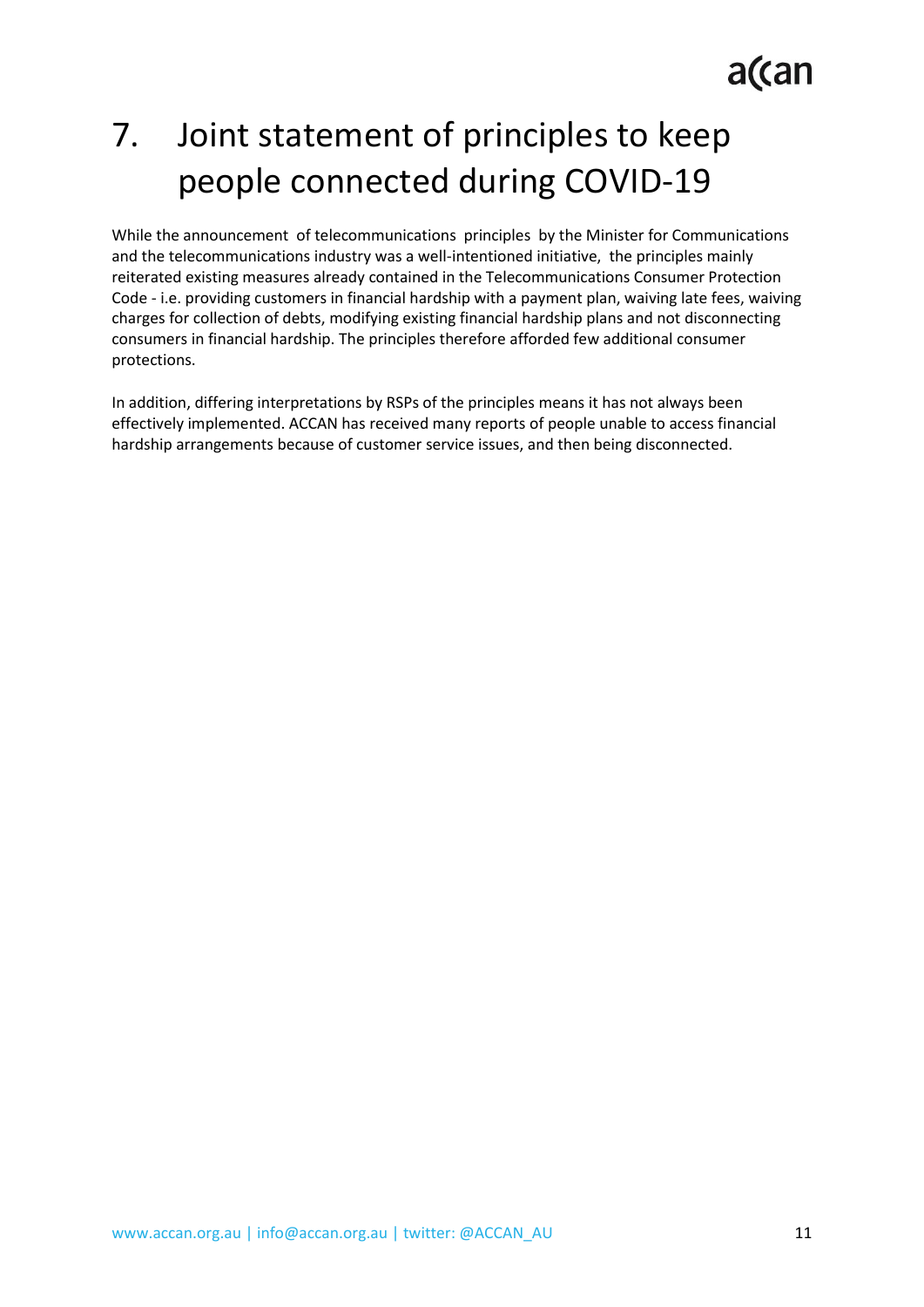## <span id="page-11-0"></span>8. COVIDSafe

### <span id="page-11-1"></span>8.1 Digital Divide

The digital divide has also played a role in limiting the download and use of the COVIDSafe tracing app, with COVIDSafe only being successfully adopted by citizens with compatible mobile phone handsets and newer operating systems. We are aware that the Indigenous and homeless sectors of the community have unequal access to the app, as people in disadvantaged communities often both lack the resources to own personal mobile phones and have limited internet and mobile network access.

Lack of individual ownership of mobile phones, sharing of mobile devices and lack of internet and mobile coverage means the effective operation of individual tracing in these communities is undermined. This lack of digital inclusion means that some of Australia's most vulnerable communities are not able to download and use the app including people who do not own a smartphone and those using smartphones with older operating systems not compatible with the COVIDSafe app.

We urge the Federal, State and Territory governments to continue to work together to use effective existing contact tracing methods for these communities in combination with the app. Deployment of COVIDSafe must not result in any consequential reduction of traditional contact tracing measures for already disadvantaged consumers who are not afforded the protection of the app. In addition, consideration should be given to establishing a program to supply and distribute smartphones with capacity to run the COVIDSafe app to those without access to devices, to support increased take up.

### <span id="page-11-2"></span>8.2 Accessibility

Initially, consultation with groups representing people with disability identified the need for improved accessibility features on the COVIDSafe app. However, we are pleased to report that a number of accessibility improvements have now been made in recent updates and the Digital Transformation Agency (DTA) have indicated that every update of the app now undergoes accessibility assessment. We have also been informed that the DTA are working with Vision Australia who are undertaking a broad disability audit for the agency. The only outstanding accessibility issue yet to be addressed was the need for more information for Auslan users.

### <span id="page-11-3"></span>8.3 Community education

Public education is needed across all of Australia's diverse communities to better explain the operation of the app and facilitate fully informed consent, based on a genuine understanding of the limitations and risks involved. There needs to be clear, easy to understand education about privacy aspects of the app and how it operates both for the general population, and more specifically for multicultural and Indigenous communities, in multiple languages and in Easy English.

Misunderstanding of COVIDSafe's function risks generating misplaced confidence in the community that other precautions to reduce the risk of infection are no longer required, undermining its public health intent. As we move into the next phase of containing the spread of the virus, specific educational responses are needed both for the public in general, and for specific communities, to ensure they are informed and in a position to provide genuine consent to adoption of the app.